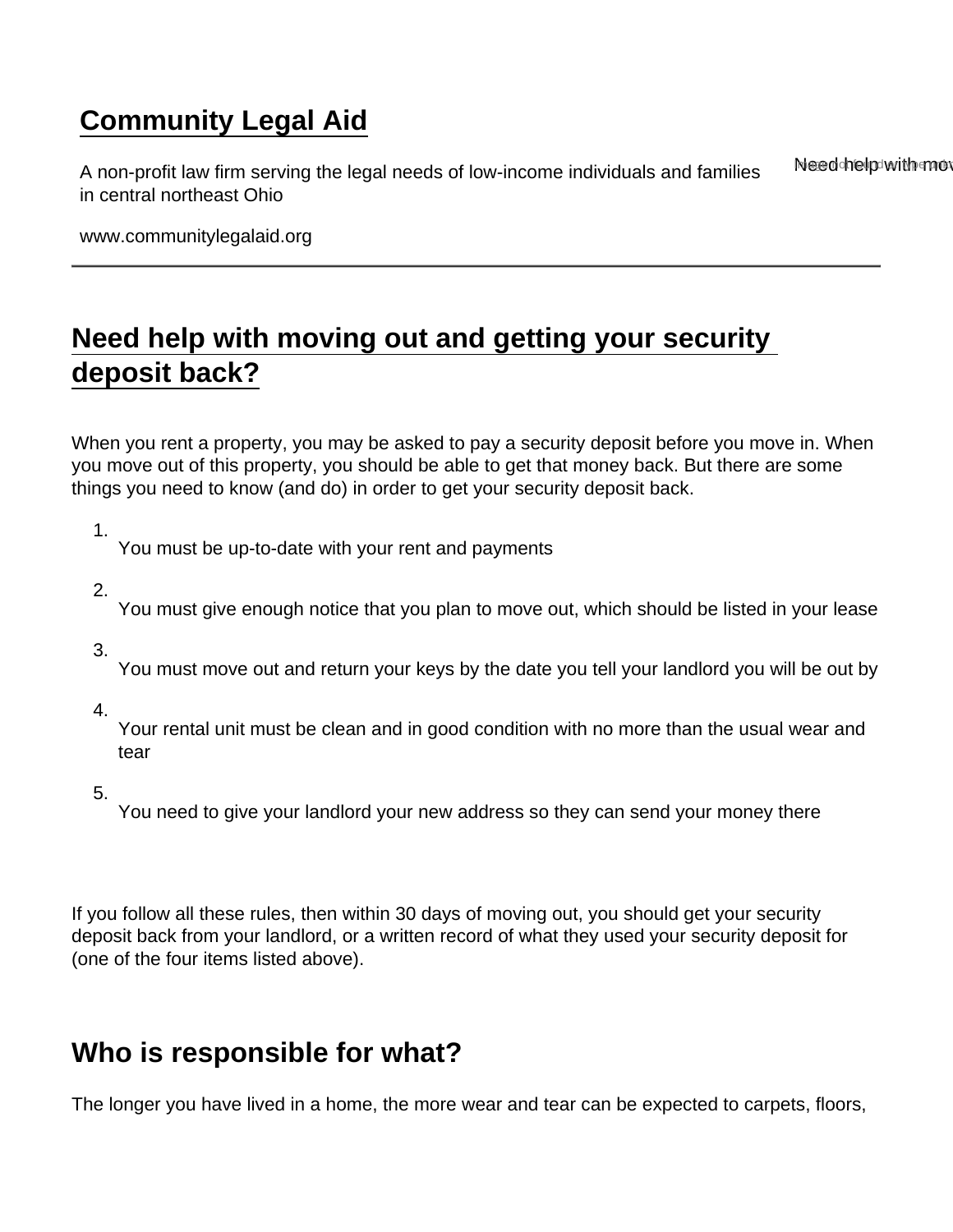and walls. When you rent your home, you are responsible for repairing some things, and your landlord is responsible for repairing others. The chart below can help with this.

### **Things renters are responsible for:**

- Cigarette burns on curtains or carpet
- Broken tiles in the bathroom
- Large marks or holes in the wall
- Doors coming off their hinges
- Rips in carpet or stains from pets
- Water damage from hanging plants
- Water stains caused by windows or doors left open during rain

### **Things landlords are responsible for:**

- Curtains or carpets faded by sun
- Water stains in bathroom
- Minor marks on or nicks in the wall
- Light dirt or spotting on carpet
- Few small tack or nail holes in the wall
- Rugs or carpets worn thin by normal use
- Faded paint
- Dark patches of ingrained soil on floors
- Any damage that existed when you moved in

If you are responsible for something and don't fix it, your landlord can pay for it using your security deposit. They must charge you a fair amount, and they can't charge you to replace something if repairing it would work.

## **What if my landlord doesn't give my security deposit back to me?**

If you don't get your security deposit back within 30 days of moving out, ask your landlord (in writing) why and what your money is being used for. Make sure you give your landlord an address where they can send your money. You can send this as an email, text message, or a letter sent by certified mail. This way, you have a record and can prove you asked them.

When you hear back from your landlord, if they don't have a good reason for keeping your money, write them back, explaining why you think they shouldn't have used your money that way and asking for your money back.

If you still don't get your money, or if you don't hear anything back from them, write them again to let them know you are asking for it one more time. If they still don't send you your money, you can file a lawsuit against them in small claims court. You can sue them for twice as much as they